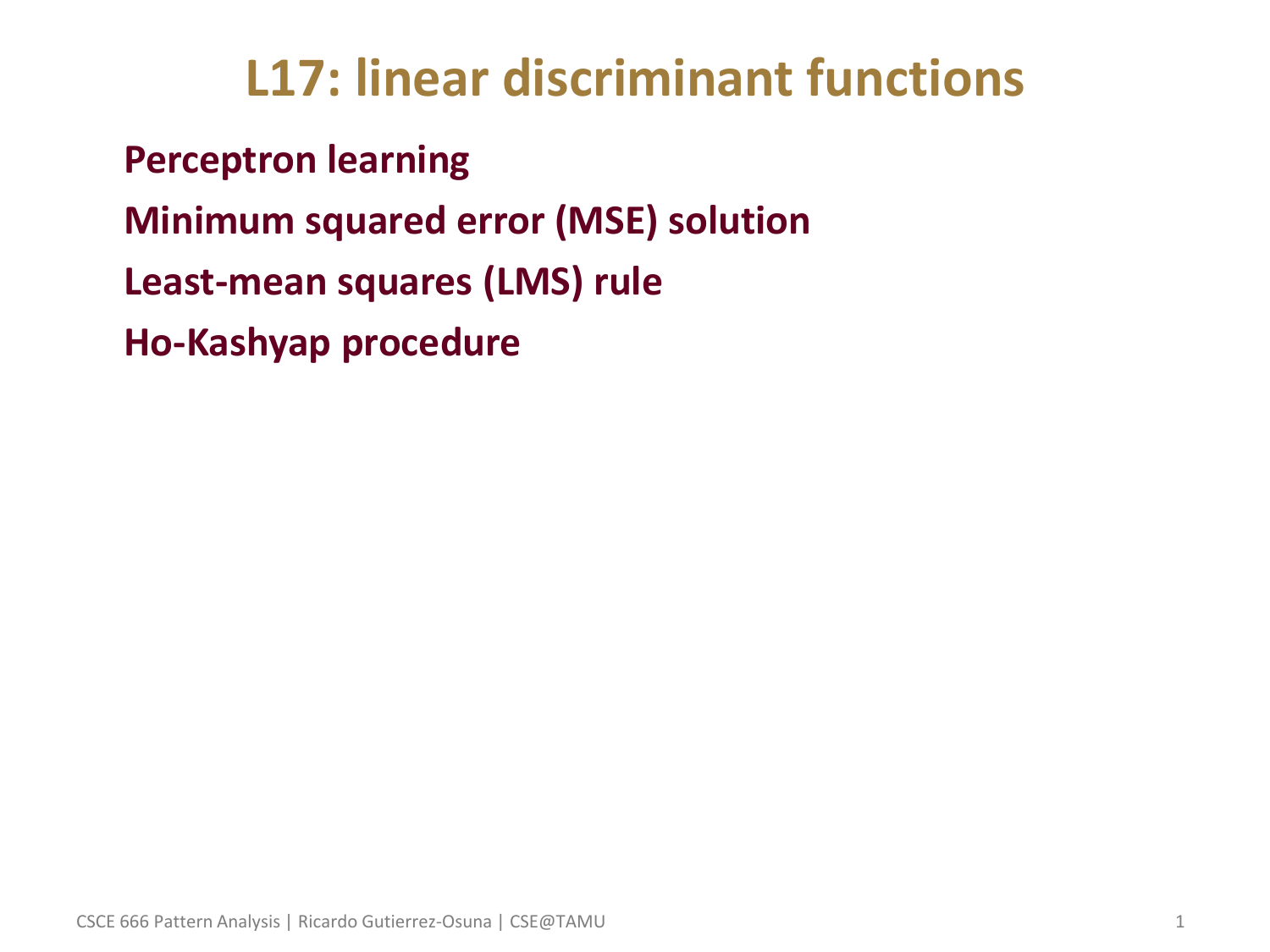## **Linear discriminant functions**

• **The objective of this lecture is to present methods for learning linear discriminant functions of the form**

$$
g(x) = w^T x + w_0 \Leftrightarrow \begin{cases} g(x) > 0 & x \in \omega_1 \\ g(x) < 0 & x \in \omega_2 \end{cases}
$$

– where w is the weight vector and  $w_0$  is the threshold weight or bias (not to be confused with that of the bias-variance dilemma)

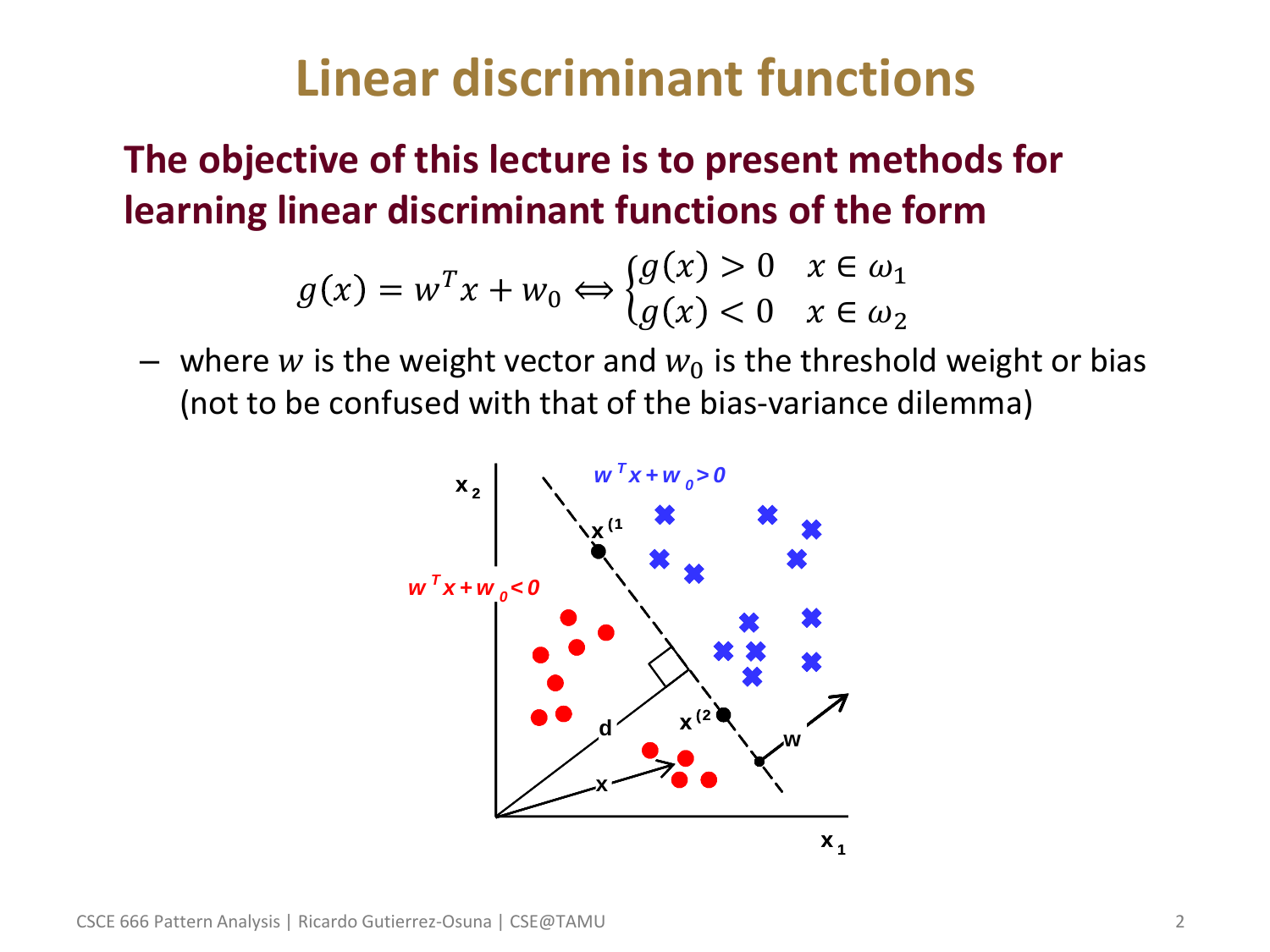- Similar discriminant functions were derived in L5 as a special case of the quadratic classifier
	- In this lecture, the discriminant functions will be derived in a nonparametric fashion, that is, no assumptions will be made about the underlying densities
- For convenience, we will focus on the binary classification problem
- Extension to the multi-category case can be easily achieved by
	- Using  $\omega_i/\neg \omega_i$  dichotomies
	- Using  $\omega_i / \omega_j$  dichotomies





CSCE 666 Pattern Analysis | Ricardo Gutierrez-Osuna | CSE@TAMU 3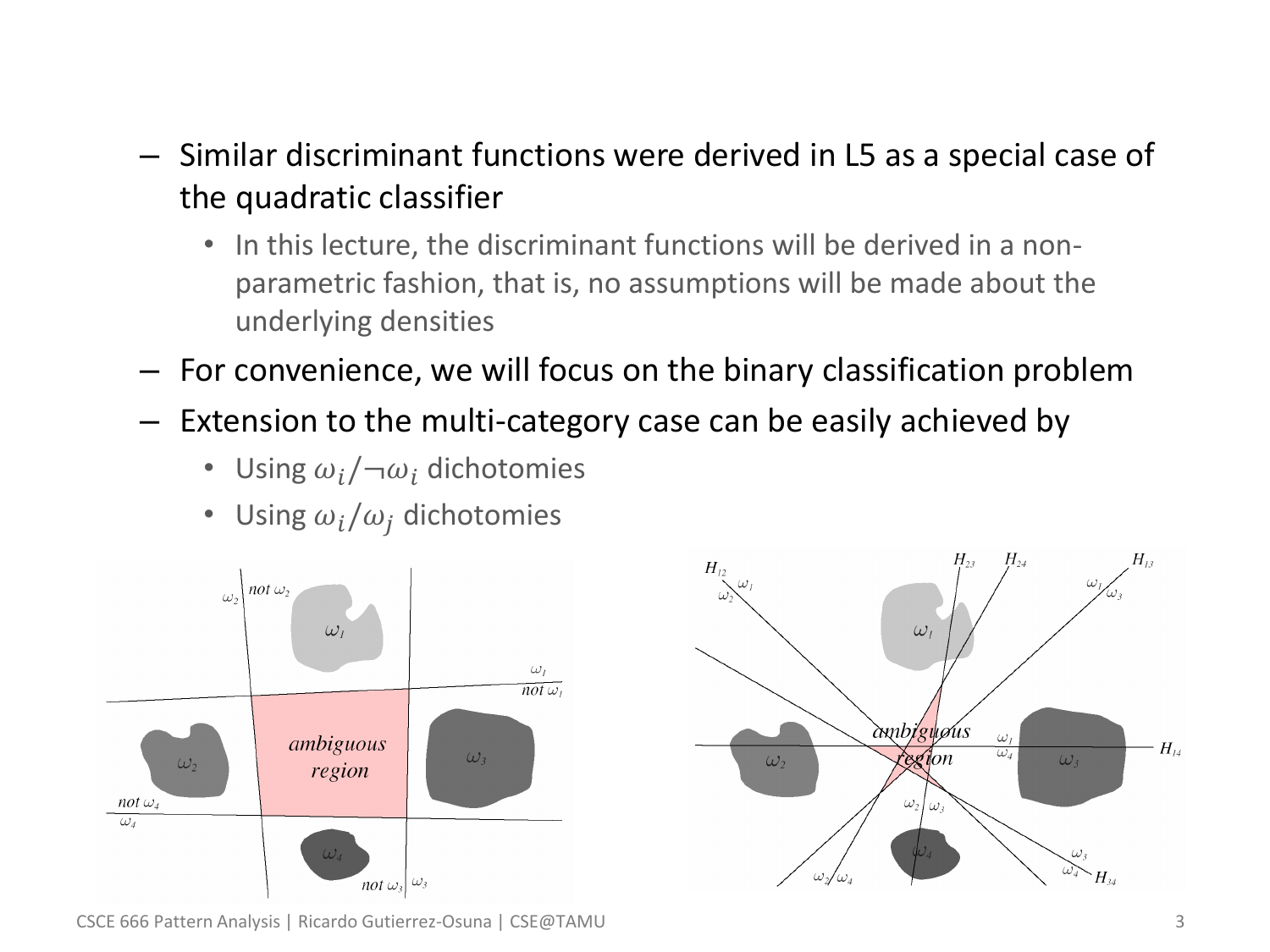## **Gradient descent**

### • **GD is a general method for function minimization**

– Recall that the minimum of a function  $J(x)$  is defined by the zeros of the gradient

 $x^* = argmin_{\forall x} [J(x)] \Rightarrow \nabla_{\mathbf{x}} J(x) = 0$ 

- Only in special cases this minimization function has a closed form solution
- In some other cases, a closed form solution may exist, but is numerically ill-posed or impractical (e.g., memory requirements)
- Gradient descent finds the minimum in an iterative fashion by moving in the direction of steepest descent *2*
	- 1. Start with an arbitrary solution  $x(0)$ 2. Compute the gradient  $\nabla_{\!\! \mathbf x} \mathsf{J}\big( x (k) \big)$ 3. Move in the direction of steepest descent  $x(k + 1) = x(k) - \eta \nabla_{\mathbf{x}} \mathbf{J}(x(k))$ 4. Go to 2 (until convergence)
	- where  $\eta$  is a learning rate

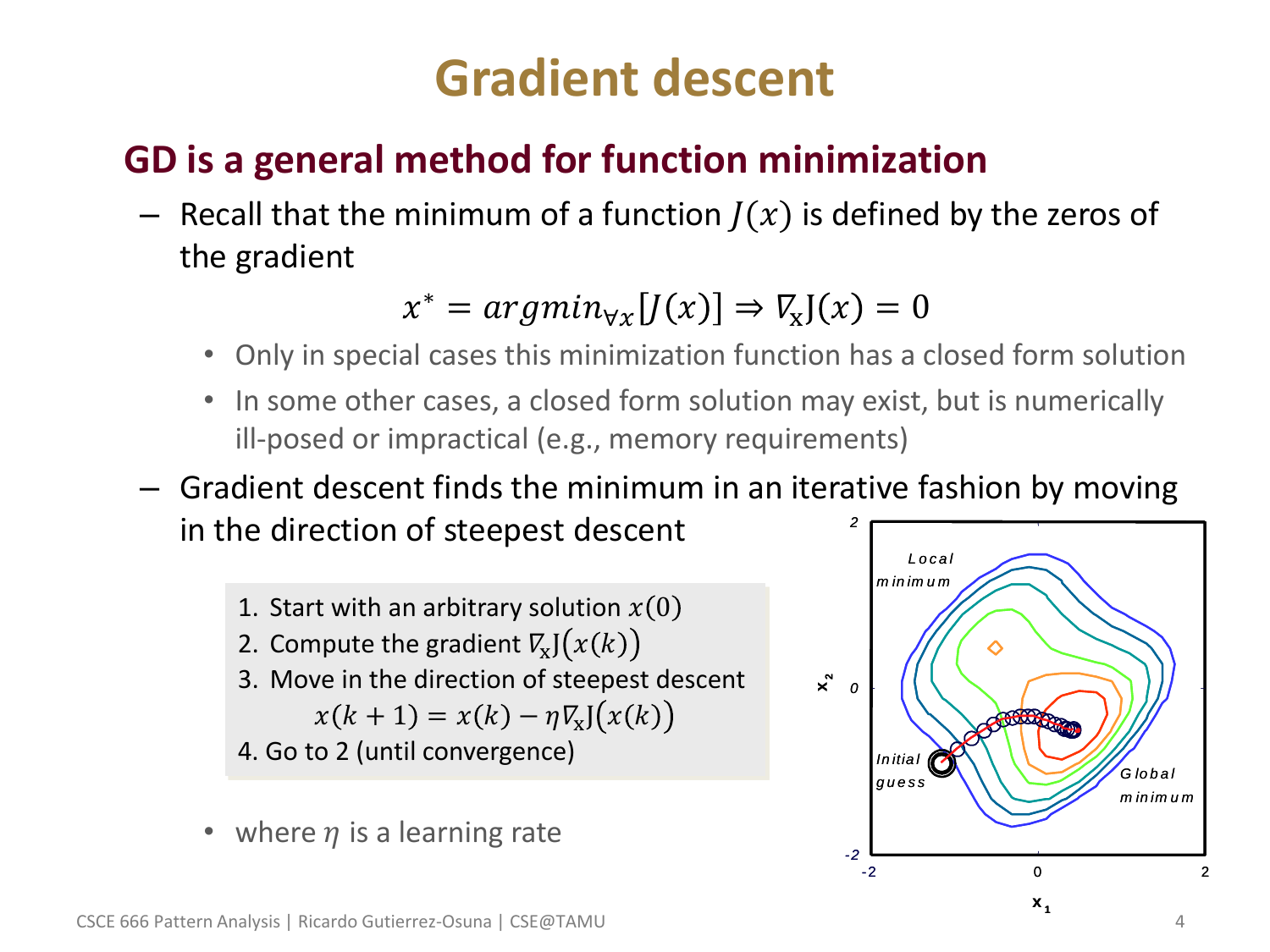## **Perceptron learning**

### • **Let's now consider the problem of learning a binary classification problem with a linear discriminant function**

- $-$  As usual, assume we have a dataset  $x = \{x^{(1)}, x^{(2)} \dots x^{(N)}\}$  containing examples from the two classes
- $-$  For convenience, we will absorb the intercept  $w_0$  by augmenting the feature vector  $x$  with an additional constant dimension

$$
w^T x + w_0 = [w_0 \quad w^T] \begin{bmatrix} 1 \\ x \end{bmatrix} = a^T y
$$

– Keep in mind that our objective is to find a vector a such that

$$
g(x) = a^T y \begin{cases} > 0 & x \in \omega_1 \\ < 0 & x \in \omega_2 \end{cases}
$$

– To simplify the derivation, we will "normalize" the training set by replacing all examples from class  $\omega_2$  by their negative

$$
y \leftarrow [-y] \ \forall y \in \omega_2
$$

 $-$  This allows us to ignore class labels and look for vector  $\alpha$  such that  $a^T y > 0 \quad \forall y$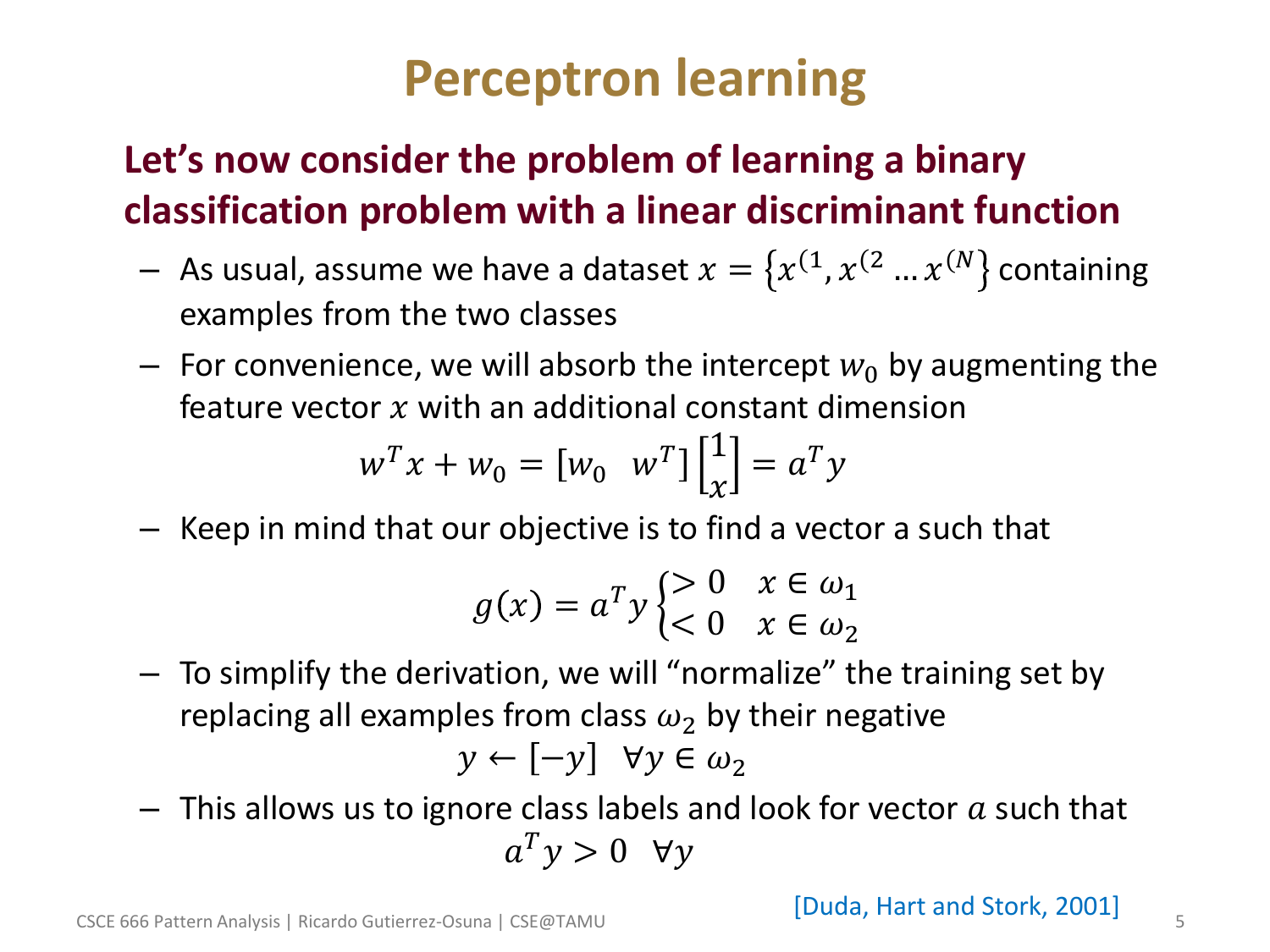#### To find a solution we must first define an objective function  $I(a)$

– A good choice is what is known as the **Perceptron** criterion function

$$
J_P(a) = \sum_{y \in Y_M} (-a^T y)
$$

- where  $Y_M$  is the set of examples misclassified by  $\alpha$
- Note that  $J_P(a)$  is non-negative since  $a^T y < 0$  for all misclassified samples

#### • **To find the minimum of this function, we use gradient descent**

– The gradient is defined by

$$
V_a J_P(a) = \sum_{y \in Y_M} (-y)
$$

– And the gradient descent update rule becomes

$$
a(k+1) = a(k) + \eta \sum_{y \in Y_M} y \quad \boxed{1}
$$

**Perceptron rule**

- This is known as the **perceptron batch update rule**
	- The weight vector may also be updated in an "on-line" fashion, this is, after the presentation of each individual example  $a(k + 1) = a(k) + \eta y^{(i)}$
	- where  $y^{(i)}$  is an example that has been misclassified by  $a(k)$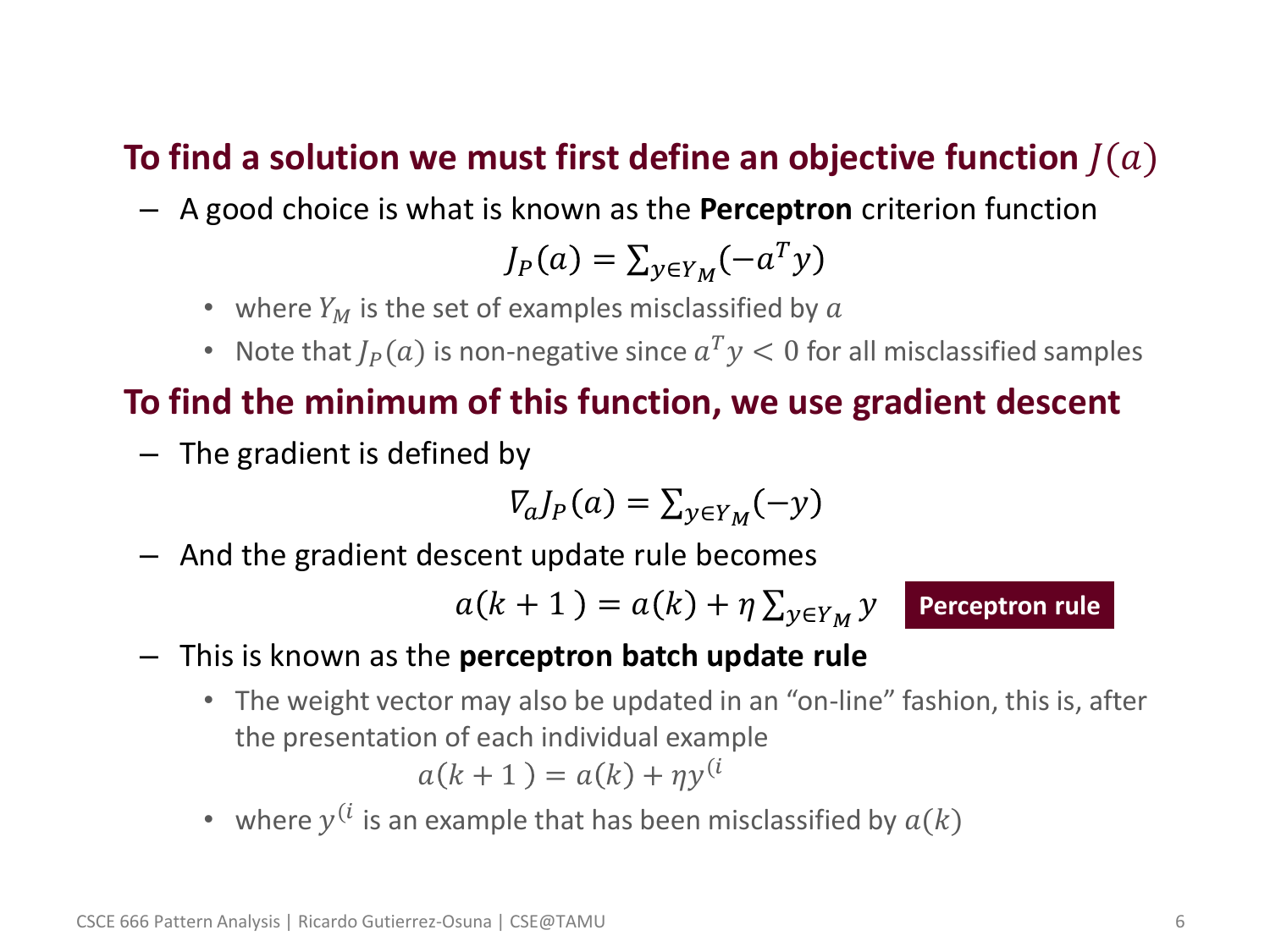## **Perceptron learning**

### • **If classes are linearly separable, the perceptron rule is guaranteed to converge to a valid solution**

- Some version of the perceptron rule use a variable learning rate  $\eta(k)$
- In this case, convergence is guaranteed only under certain conditions (for details refer to [Duda, Hart and Stork, 2001], pp. 232-235)

### • **However, if the two classes are not linearly separable, the perceptron rule will not converge**

- Since no weight vector a can correctly classify every sample in a nonseparable dataset, the corrections in the perceptron rule will never cease
- One ad-hoc solution to this problem is to enforce convergence by using variable learning rates  $\eta(k)$  that approach zero as  $k \to \infty$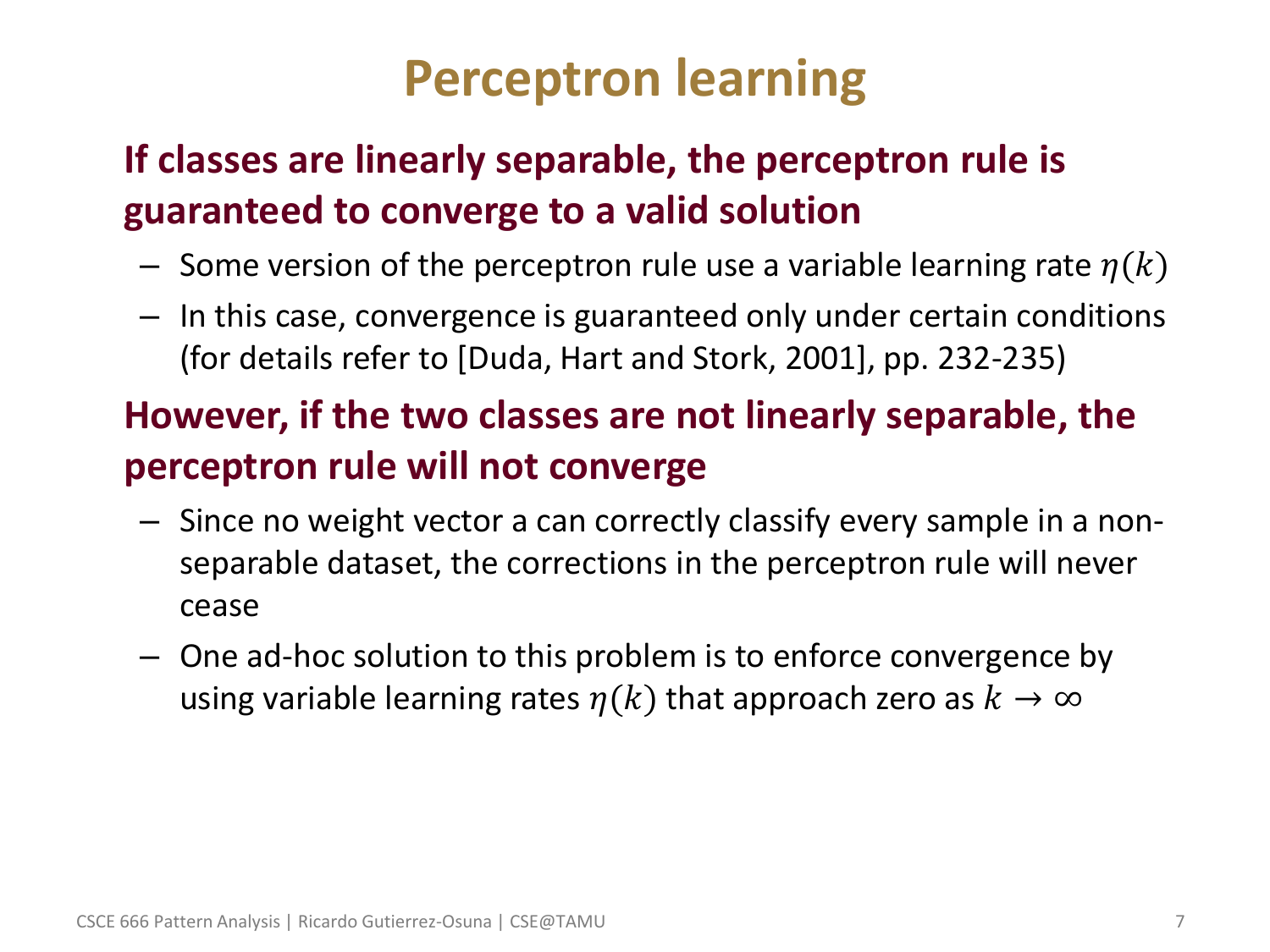# **Minimum Squared Error (MSE) solution**

### • **The classical MSE criterion provides an alternative to the perceptron rule**

- $-$  The perceptron rule seeks a weight vector  $a^T$  such that  $a^T y^{(i)} > 0$ 
	- The perceptron rule only considers misclassified samples, since these are the only ones that violate the above inequality
- Instead, the MSE criterion looks for a solution to the equality  $a^Ty^{(i}=b^{(i)}$ , where  $b^{(i)}$  are some pre-specified target values (e.g., class labels)
	- As a result, the MSE solution uses ALL of the samples in the training set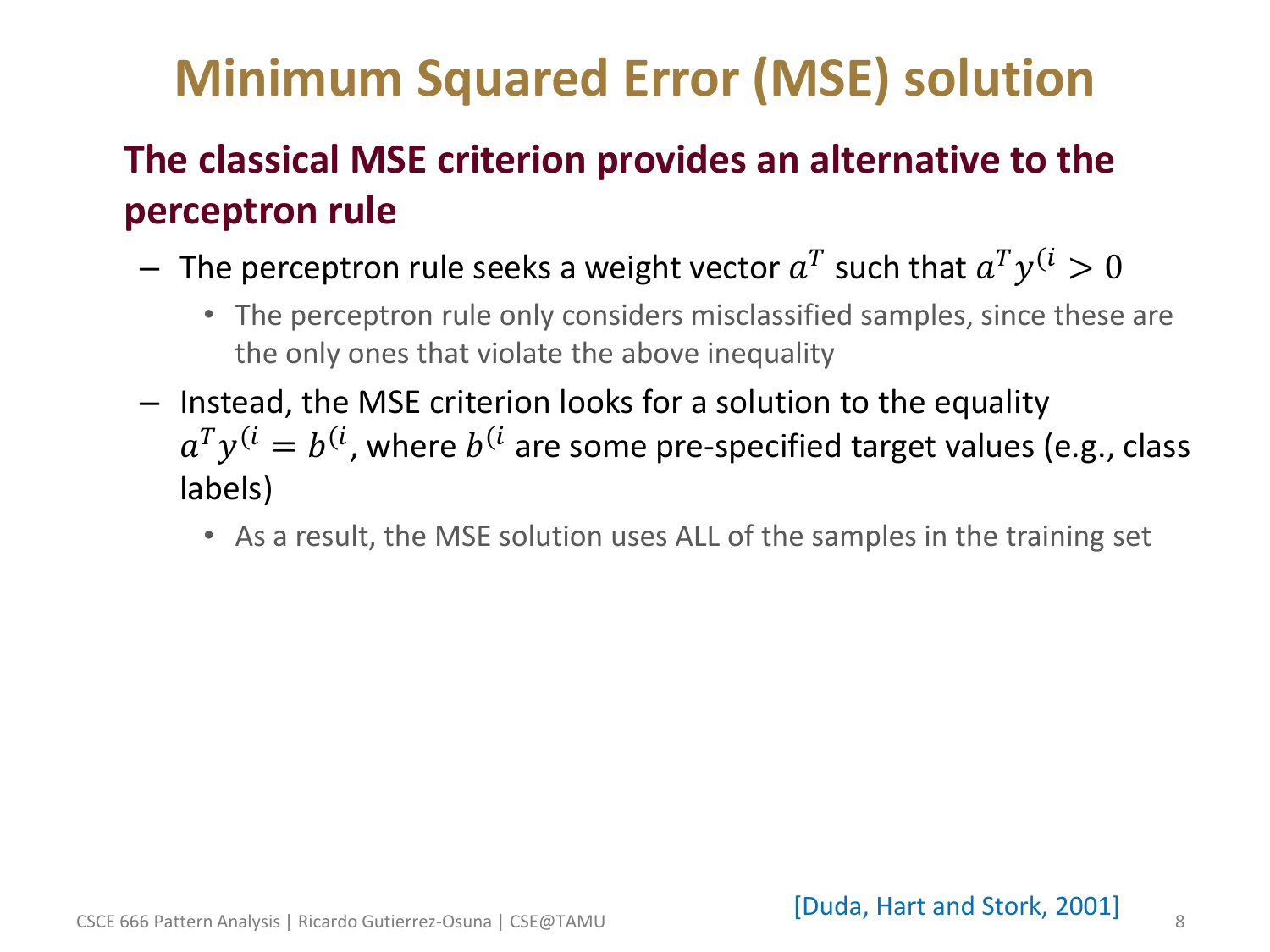• **The system of equations solved by MSE is**

$$
\begin{bmatrix} y_0^{(1} & y_1^{(1} & \dots & y_D^{(1)} \\ y_0^{(2} & y_1^{(2} & \dots & y_D^{(2)} \\ \vdots & \vdots & \ddots & \vdots \\ y_0^{(N)} & y_1^{(N} & \dots & y_D^{(N)} \end{bmatrix} \begin{bmatrix} a_0 \\ a_1 \\ \vdots \\ a_D \end{bmatrix} = \begin{bmatrix} b^{(1)} \\ b^{(2)} \\ \vdots \\ b^{(N)} \end{bmatrix} \Leftrightarrow Ya = b
$$

- where  $a$  is the weight vector, each row in  $Y$  is a training example, and each row in b is the corresponding class label
	- For consistency, we will continue assuming that examples from class  $\omega_2$ have been replaced by their negative vector, although this is not a requirement for the MSE solution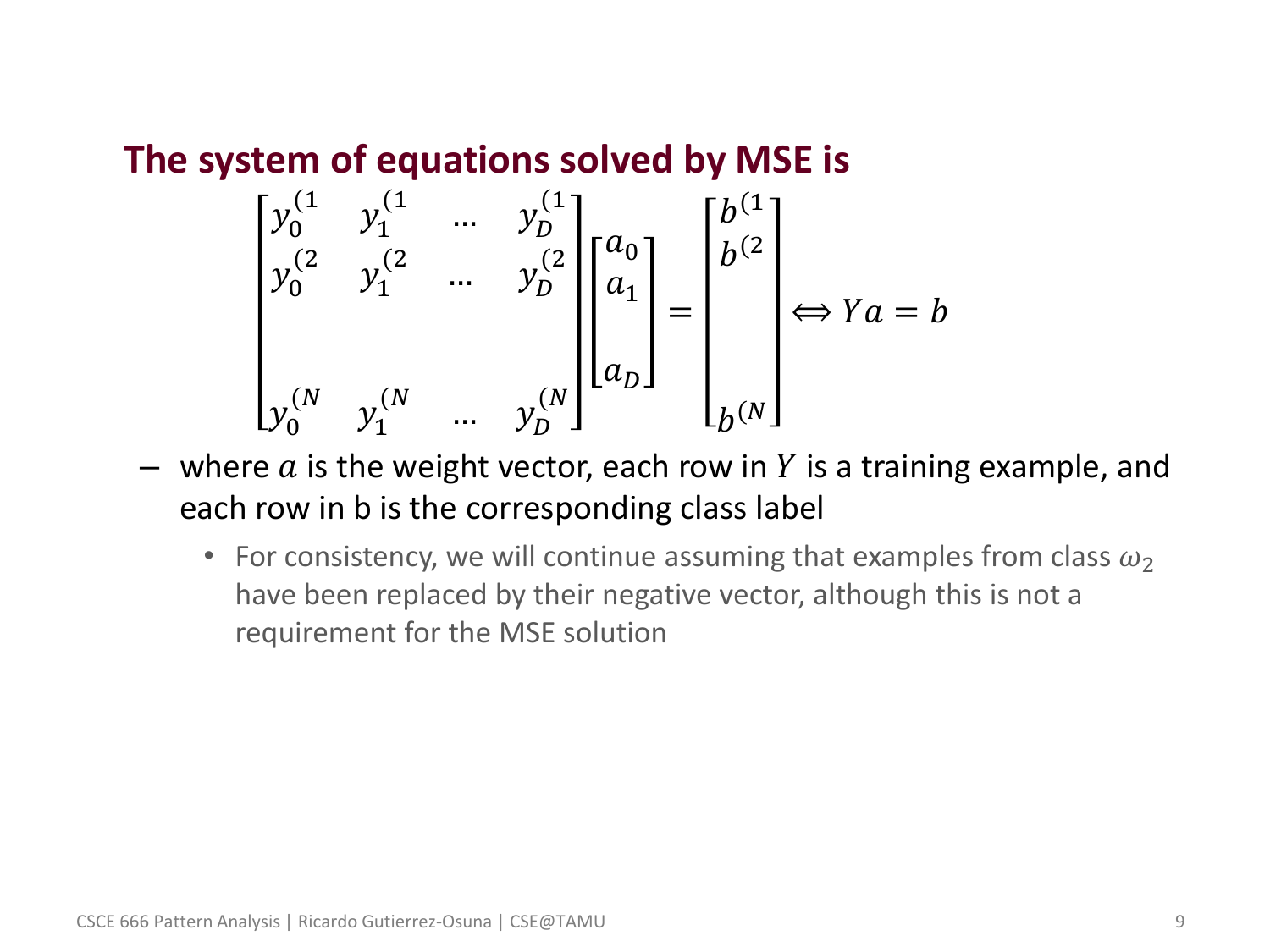#### An exact solution to  $Ya = b$  can sometimes be found

- $-$  If the number of (independent) equations (N) is equal to the number of unknowns  $(D + 1)$ , the exact solution is defined by  $a = Y^{-1}b$
- $-$  In practice, however, Y will be singular so its inverse does not exist
	- Y will commonly have more rows (examples) than columns (unknowns), which yields an over-determined system, for which an exact solution cannot be found

### • **The solution in this case is to minimizes some function of the**  error between the model  $(aY)$  and the desired output  $(b)$

 $-$  In particular, MSE seeks to Minimize the sum Squared Error

$$
J_{MSE}(a) = \sum_{i=1}^{N} (a^T y^{(i} - b^{(i)})^2 = ||Ya - b||^2
$$

– which, as usual, can be found by setting its gradient to zero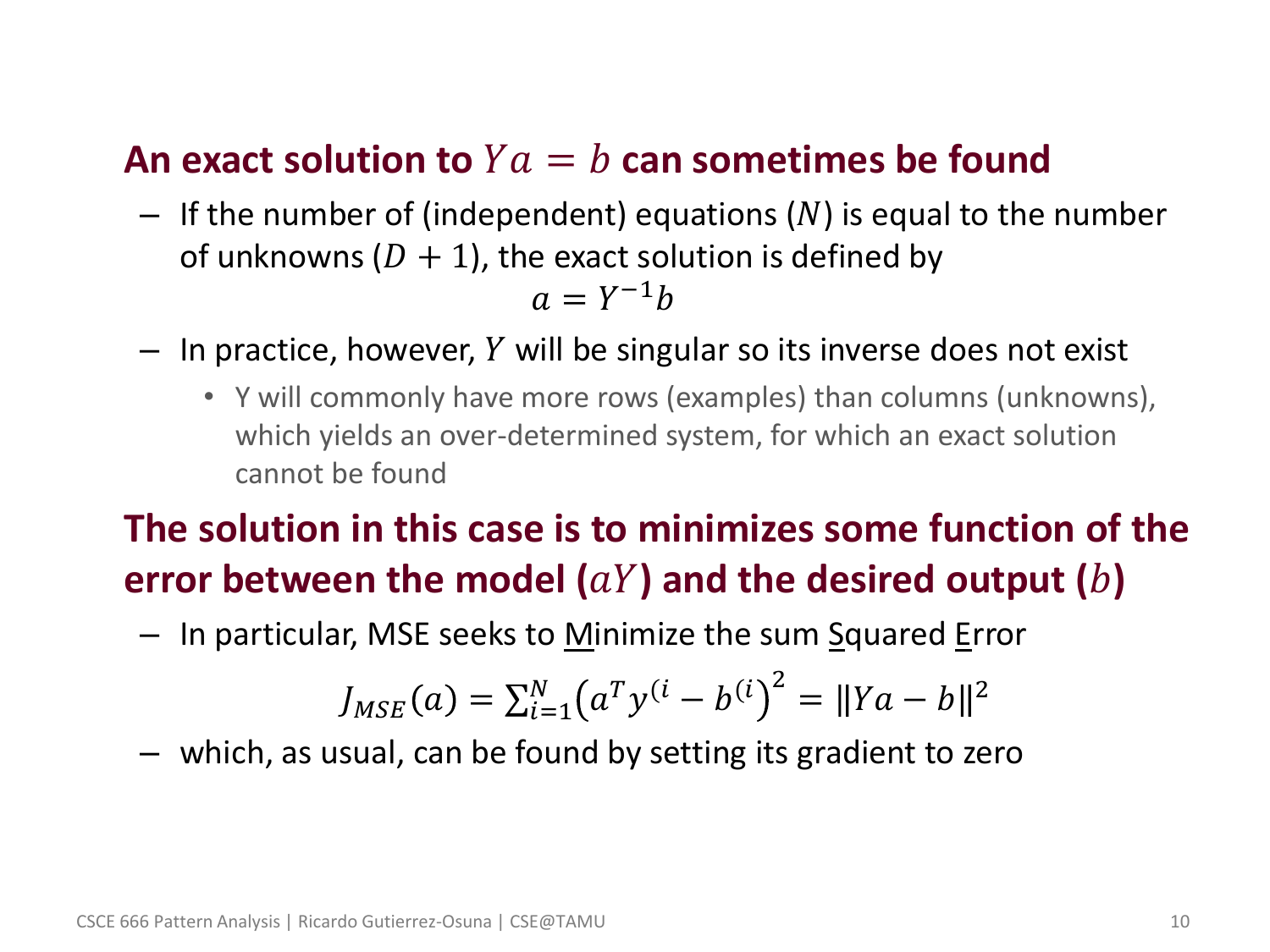## **The pseudo-inverse solution**

### • **The gradient of the objective function is**

 $\nabla_d J_{MSE}(a) = \sum_{i=1}^{N} 2(a^T y^{(i} - b^{(i)}) y^{(i)} = 2Y^T (Ya - b) = 0$  $i=1$ 

– with zeros defined by

$$
Y^T Y a = Y^T b
$$

 $-$  Notice that  $Y^TY$  is now a square matrix!

If  $Y^TY$  is nonsingular, the MSE solution becomes

 $a = (Y^T Y)^{-1} Y^T b = Y^{\dagger} b$  Pseudo-inverse solution

- where  $Y^{\dagger} = (Y^T Y)^{-1} Y^T$  is known as the <u>pseudo-inverse</u> of Y since  $Y^{\dagger}Y = I$ 
	- Note that, in general,  $YY^{\dagger} \neq I$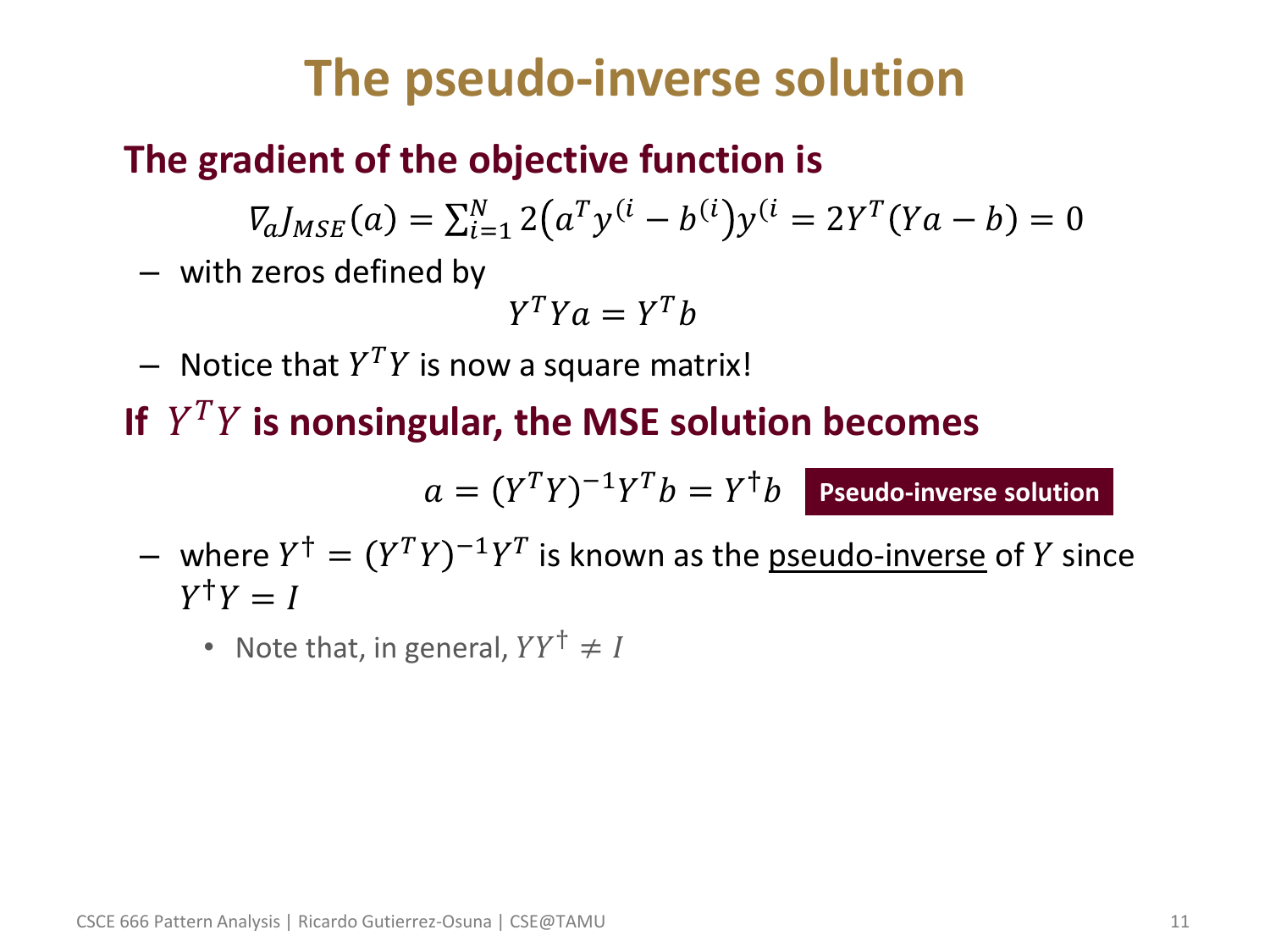# **Ridge-regression solution**

#### • **If the training data is collinear (extremely correlated), the matrix becomes near singular**

– As a result, the smaller eigenvalues (the noise) dominate the computation of the inverse  $(Y^TY)^{-1}$ , which results in numerical problems

#### • **The collinearity problem can be solved through regularization**

 $-$  This is equivalent to adding a small multiple of the identity matrix to the term  $Y^TY$ , which results in

$$
a = \left[ (1 - \epsilon)Y^TY + \epsilon \frac{tr(Y^TY)}{D}I \right]^{-1} Y^T b
$$
 Ridge regression

- where  $\epsilon$  ( $0 < \epsilon < 1$ ) is a regularization parameter that controls the amount of shrinkage to the identity matrix. This is known as the ridge-regression solution
	- If the features have significantly different variances, the regularization term may be replaced by a diagonal matrix of the feature variances

#### • **Selection of the regularization parameter**

- For  $\epsilon = 0$ , ridge-regression solution is equivalent to the pseudo-inverse solution
- For  $\epsilon = 1$ , the ridge-regression solution is a constant function that predicts the average classification rate across the entire dataset
- $-$  An appropriate value for  $\epsilon$  is typically found through cross-validation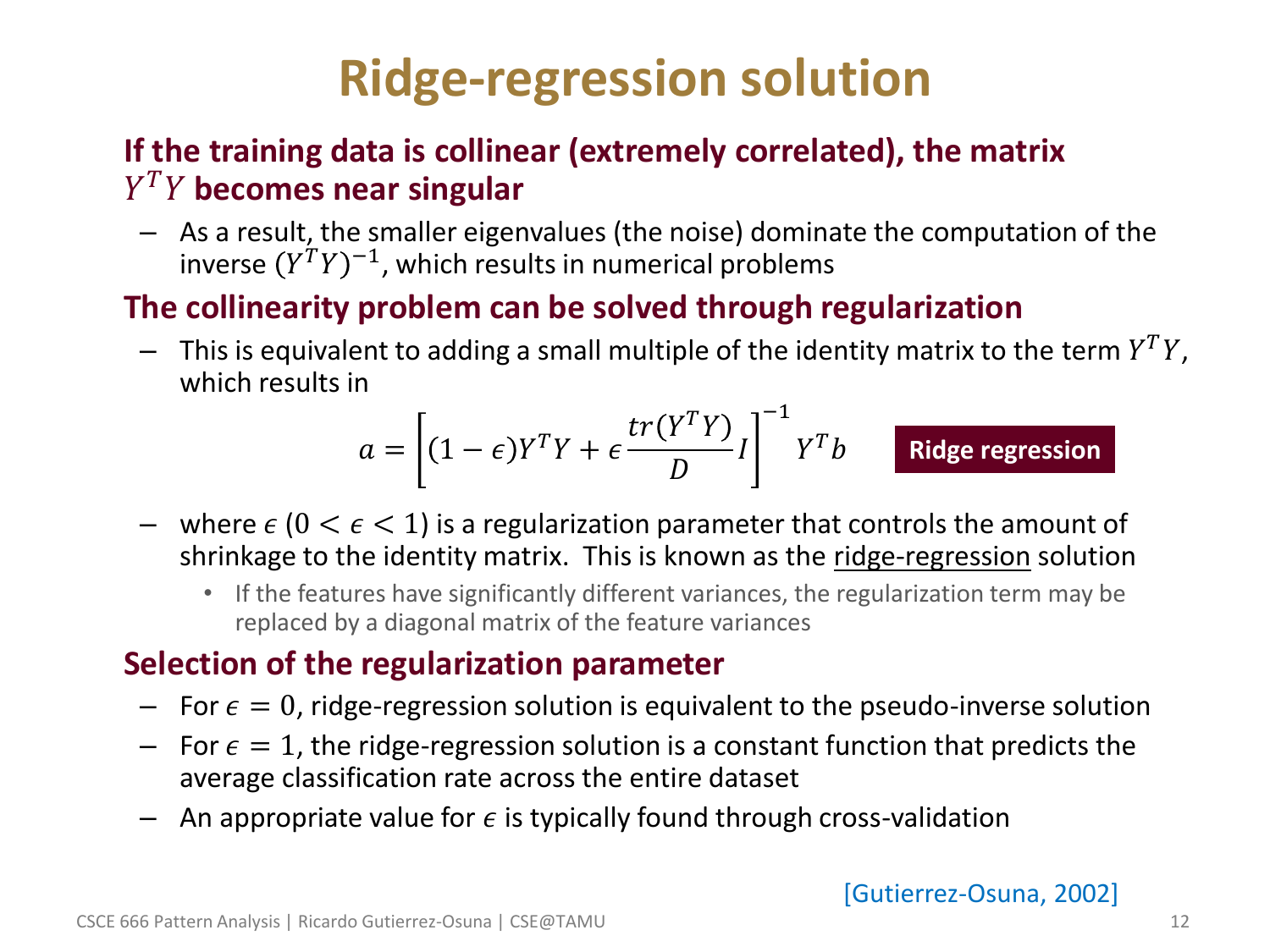## **Least-mean-squares solution**

### The objective function  $J_{MSE}(a)$  can also be minimize using a **gradient descent procedure**

- $-$  This avoids the problems that arise when  $Y^TY$  is singular
- In addition, it also avoids the need for working with large matrices

## • **Looking at the expression of the gradient, the obvious update rule is**

 $a(k + 1) = a(k) + \eta(k)Y^{T}(b - Ya(k))$ 

- It can be shown that if  $\eta(k) = \eta(1)/k$ , where  $\eta(1)$  is any positive constant, this rule generates a sequence of vectors that converge to a solution to  $Y^T(Ya - b) = 0$
- The storage requirements of this algorithm can be reduced by considering each sample sequentially

 $a(k + 1) = a(k) + \eta(k) (b^{(i)} - y^{(i}a(k))y^{(i)})$ **LMS rule**

– This is known as the **Widrow-Hoff**, **least-mean-squares** (LMS) or **delta** rule [Mitchell, 1997]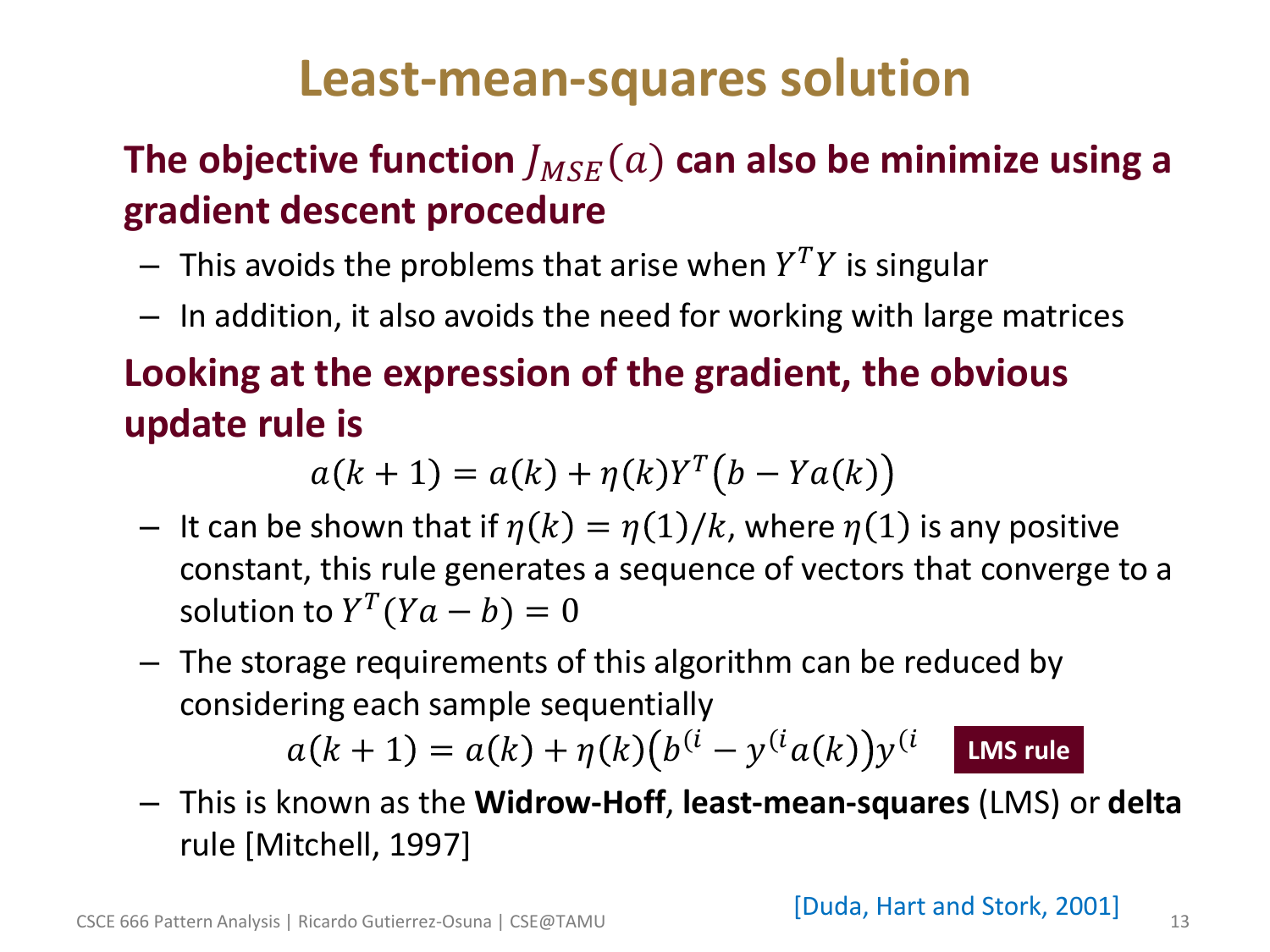## **Numerical example**

#### • **Compute the perceptron and MSE solution for the dataset**



 $-$  Y(6)  $\Rightarrow$  [-1 -2 -2]\* [0 -0.1 0]<sup>T</sup>>0  $\Rightarrow$  no update ….

$$
- \quad \Upsilon(1) \Longrightarrow [1\ 1\ 6]^*[0\ -0.1\ 0]^{\top} <0 \Longrightarrow \text{update } a(2) = [0\ -0.1\ 0] + \eta[1\ 1\ 6] = [0.1\ 0\ 0.6]
$$

$$
- \quad Y(2) \Rightarrow [1 7 2]^*[0.1 0 0.6]^{T} > 0 \Rightarrow \text{no update}
$$

- … In this example, the perceptron rule converges after 175 iterations to  $a = [-3.5, 0.3, 0.7]$
- To convince yourself this is a solution, compute  $Ya$  (you will find out that all terms are non-negative)

#### • **MSE**

- − The MSE solution is found in one shot as  $a = (Y^T Y)^{-1} Y^T b = [-1.1870 \;\; 0.0746 \; 0.1959]$ 
	- For the choice of targets  $b = [1 1 1 1 1 1 1 1]^{T}$
	- As you can see in the figure, the MSE solution misclassifies one of the samples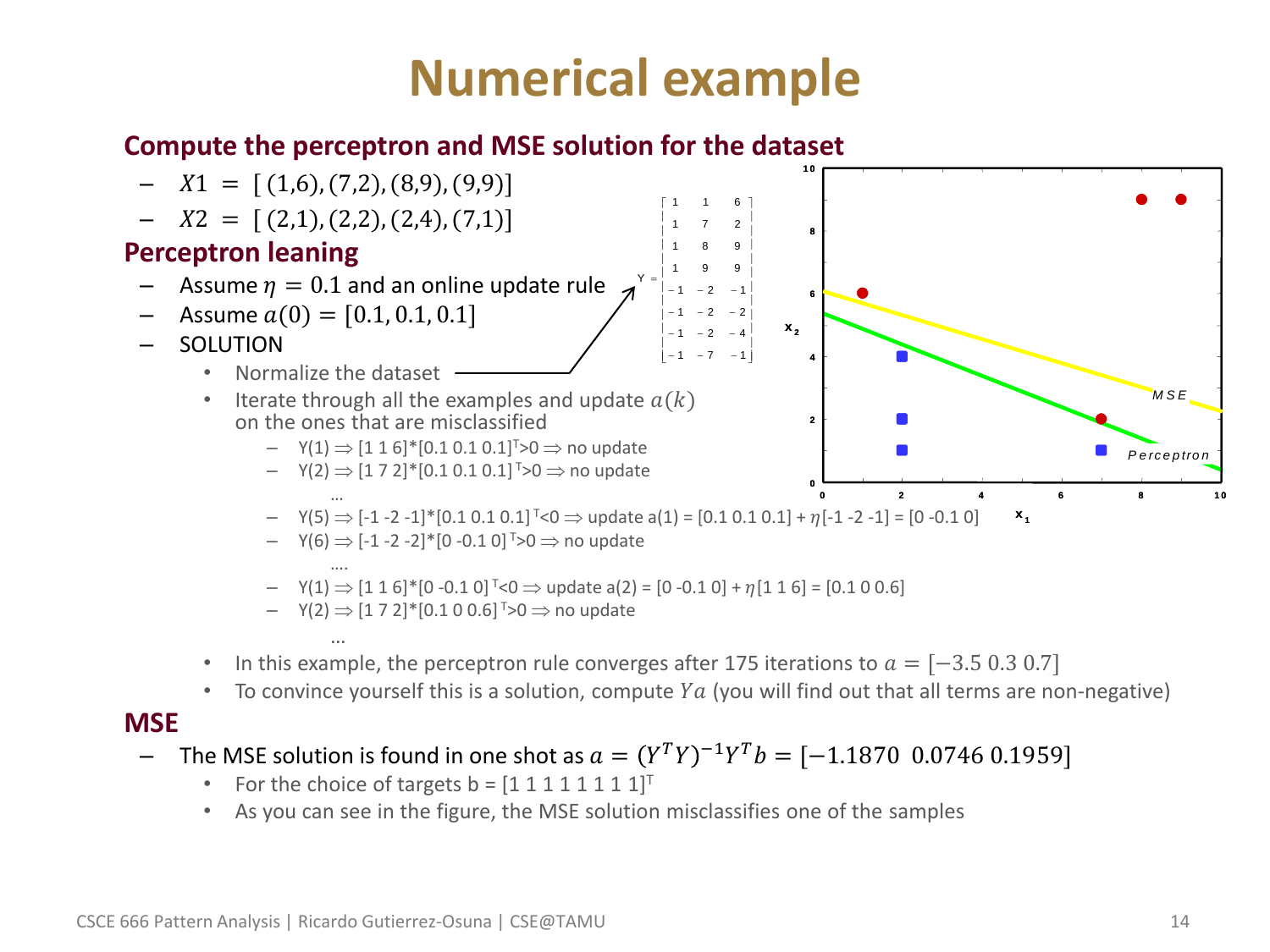## **Summary: perceptron vs. MSE**

### • **Perceptron rule**

– The perceptron rule always finds a solution if the classes are linearly separable, but does not converge if the classes are non-separable

### • **MSE criterion**

- The MSE solution has guaranteed convergence, but it may not find a separating hyperplane if classes are linearly separable
	- Notice that MSE tries to minimize the sum of the squares of the distances of the training data to the separating hyperplane, as opposed to finding this hyperplane

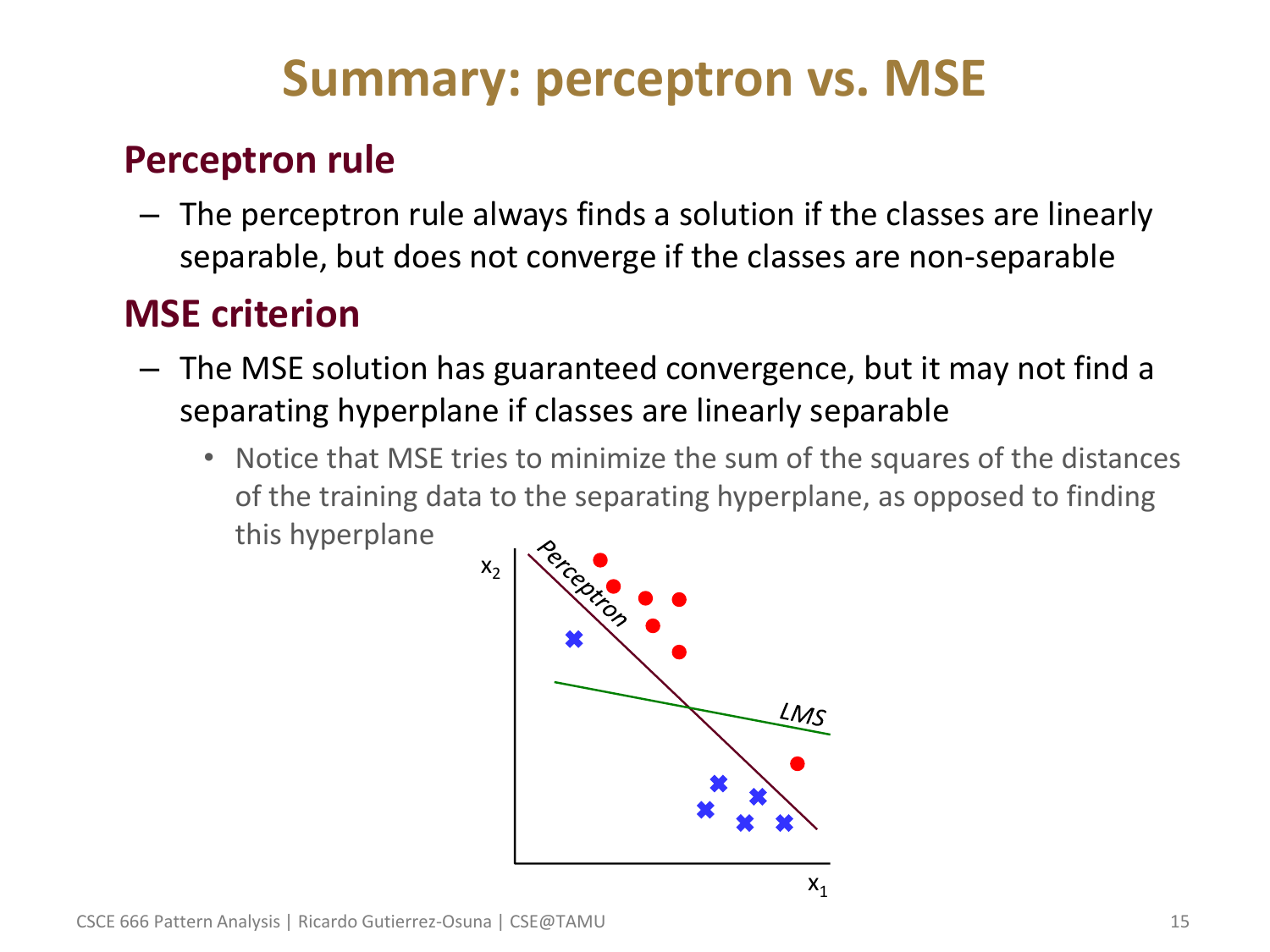# **The Ho-Kashyap procedure**

#### • **The main limitation of the MSE criterion is the lack of guarantees that a separating hyperplane will be found in the linearly separable case**

- $-$  All we can say about the MSE rule is that it minimizes  $\|Ya b\|^2$
- Whether MSE finds a separating hyperplane or not depends on how properly the target outputs  $b^{(i)}$  are selected

### • **Now, if the two classes are linearly separable, there must exist vectors**  $a^*$  and  $b^*$  such that<sup>1</sup>  $Ya^* = b^* > 0$

- $-$  If  $b^*$  were known, one could simply use the MSE solution  $(a=Y^\dagger b)$  to compute the separating hyperplane
- $-$  However, since  $b^*$  is unknown, one must then solve for BOTH  $a$  and  $b$

#### • **This idea gives rise to an alternative training algorithm for linear discriminant functions known as the Ho-Kashyap procedure**

- 1) Find the target values b through gradient descent
- 2) Compute the weight vector a from the MSE solution
- 3) Repeat 1) and 2) until convergence

<sup>1</sup> Here we also assume  $y \leftarrow [-y] \; \forall y \in \omega_2$ )